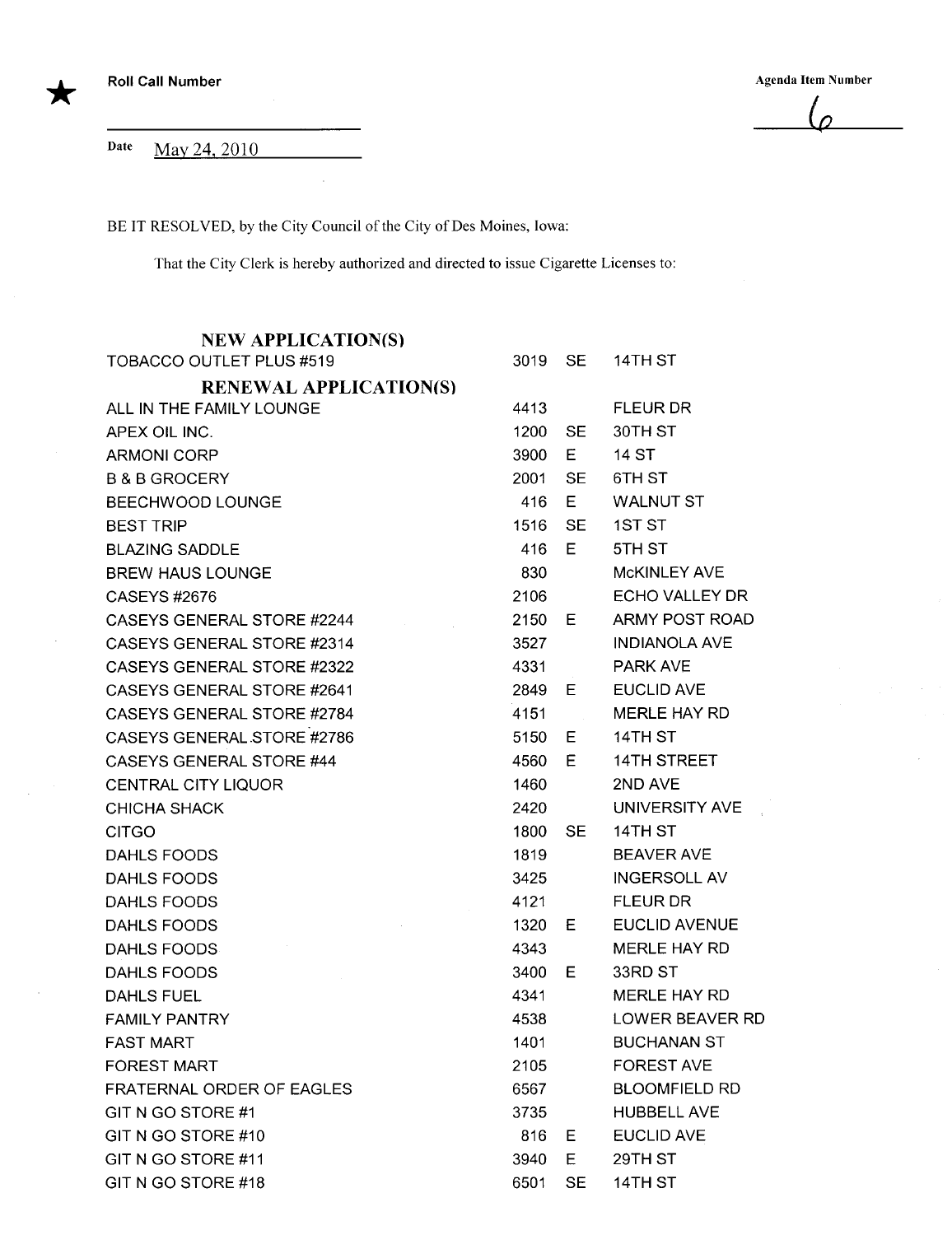\*

 $\lambda$ 

**Roll Call Number** Agenda Item Number Agenda Item Number  $\mathcal{C}$ 

| Date<br>May 24, 2010                   |      |           |                          |
|----------------------------------------|------|-----------|--------------------------|
| GIT N GO STORE #2                      | 1307 |           | ARMY POST RD             |
| GIT N GO STORE #24                     | 1142 |           | 42ND ST                  |
| GIT N GO STORE #26                     | 2140 | E.        | <b>PARK AVE</b>          |
| GIT N GO STORE #27                     | 1240 |           | <b>KEOSAUQUA WAY</b>     |
| GIT N GO STORE #28                     | 3274 | E.        | UNIVERSITY AVE           |
| GIT N GO STORE #29                     | 4900 |           | <b>URBANDALE AVE</b>     |
| GIT N GO STORE #3                      | 100  |           | <b>WATROUS AVE</b>       |
| GIT N GO STORE #31                     | 2601 | SW -      | 9TH ST                   |
| GIT N GO STORE #32                     | 2911 |           | <b>DOUGLAS AVE</b>       |
| GIT N GO STORE #33                     | 865  |           | 42ND ST                  |
| GIT N GO STORE #36                     | 4164 |           | <b>EASTON BLVD</b>       |
| GIT N GO STORE #5                      | 2700 |           | <b>INDIANOLA AVE</b>     |
| GIT N GO STORE #6                      | 5736 |           | <b>FRANKLIN AVE</b>      |
| GIT N GO STORE #7                      | 3000 |           | MERLE HAY RD             |
| H & A MINI MART - PHILLIPS 66          | 5901 |           | <b>FLEUR DR</b>          |
| H & A MINI MART DBA BP AMOCO           | 145  |           | <b>UNIVERSITY AVE</b>    |
| <b>HOLIDAY INN DOWNTOWN</b>            | 1050 |           | 6TH AVE                  |
| HY VEE DRUGSTORE                       | 4100 |           | <b>UNIVERSITY AVE</b>    |
| HY VEE FOOD STORE #1                   | 3330 |           | <b>MARTIN LUTHER KIN</b> |
| HY VEE FOOD STORE #2                   | 2540 | E         | <b>EUCLID AVE</b>        |
| HY VEE FOOD STORE #3                   | 3221 | <b>SE</b> | 14TH ST                  |
| HY VEE FOOD STORE #4                   | 4605 |           | <b>FLEUR DR</b>          |
| HY VEE FOOD STORE #5                   | 1107 | E.        | ARMY POST RD             |
| HY VEE GAS #4                          | 4701 |           | <b>FLEUR DR</b>          |
| HY VEE GAS #5                          | 1113 | $E =$     | ARMY POST RD             |
| HY VEE WINE & SPIRITS #1               | 3424 |           | <b>MARTIN LUTHER KIN</b> |
| HY VEE WINE & SPIRITS #2               | 2310 |           | <b>HUBBELL AVE</b>       |
| <b>INFINITE</b>                        | 2829 |           | <b>EASTON BLVD</b>       |
| <b>INGERSOLL LIQUOR &amp; BEVERAGE</b> | 3500 |           | <b>INGERSOLL AVENUE</b>  |
| <b>JEANNIES BOTTLE</b>                 | 3839 |           | <b>MERLE HAY RD</b>      |
| KUM & GO #120                          | 101  |           | ARMY POST RD             |
| KUM & GO #130                          | 2930 |           | <b>HICKMAN RD</b>        |
| KUM & GO #194                          | 4001 | SW.       | 9TH ST                   |
| KUM & GO #207                          | 4200 |           | <b>HUBBELL AVE</b>       |
| KUM & GO #208                          | 3200 | <b>SE</b> | 14TH ST                  |
| KUM & GO #2722                         | 2211 |           | UNIVERSITY AVE           |
| KUM & GO #2731                         | 3104 |           | UNIVERSITY AVE           |
| KUM & GO #4110                         | 2110 |           | <b>GUTHRIE AVE</b>       |
| KUM & GO #552                          | 4944 |           | DOUGLAS AVE              |
| LA TAPATIA 2                           | 3504 |           | MERLE HAY RD             |
| <b>LAO ORIENTAL MARKET</b>             | 1140 | E.        | 9TH ST                   |
| LAST STOP BEVERAGE SHOP                | 2839 | Е         | UNIVERSITY AVE           |
| <b>LIARS CLUB</b>                      | 216  |           | <b>COURT AVE</b>         |
| <b>MARKET PLACE</b>                    | 555  |           | <b>WALNUT ST</b>         |
| <b>NADRY INC</b>                       | 2701 |           | <b>INGERSOLL AVE</b>     |

| GIT N GO STORE #2             | 1307   |       | ARMY POST RD               |
|-------------------------------|--------|-------|----------------------------|
| GIT N GO STORE #24            | 1142   |       | 42ND ST                    |
| GIT N GO STORE #26            | 2140 E |       | <b>PARK AVE</b>            |
| GIT N GO STORE #27            | 1240   |       | KEOSAUQUA WAY              |
| GIT N GO STORE #28            | 3274 E |       | UNIVERSITY AVE             |
| GIT N GO STORE #29            | 4900   |       | URBANDALE AVE              |
| GIT N GO STORE #3             | 100    |       | <b>WATROUS AVE</b>         |
| GIT N GO STORE #31            | 2601   | SW    | 9TH ST                     |
| GIT N GO STORE #32            | 2911   |       | DOUGLAS AVE                |
| GIT N GO STORE #33            | 865    |       | 42ND ST                    |
| GIT N GO STORE #36            | 4164   |       | <b>EASTON BLVD</b>         |
| GIT N GO STORE #5             | 2700   |       | <b>INDIANOLA AVE</b>       |
| GIT N GO STORE #6             | 5736   |       | <b>FRANKLIN AVE</b>        |
| GIT N GO STORE #7             | 3000   |       | MERLE HAY RD               |
| H & A MINI MART - PHILLIPS 66 | 5901   |       | <b>FLEUR DR</b>            |
| H & A MINI MART DBA BP AMOCO  | 145    |       | UNIVERSITY AVE             |
| HOLIDAY INN DOWNTOWN          | 1050   |       | 6TH AVE                    |
| HY VEE DRUGSTORE              | 4100   |       | UNIVERSITY AVE             |
| HY VEE FOOD STORE #1          | 3330   |       | MARTIN LUTHER KING J PKWY  |
| HY VEE FOOD STORE #2          | 2540   | - E - | <b>EUCLID AVE</b>          |
| HY VEE FOOD STORE #3          | 3221   | SE    | 14TH ST                    |
| HY VEE FOOD STORE #4          | 4605   |       | <b>FLEUR DR</b>            |
| HY VEE FOOD STORE #5          | 1107   | - E i | ARMY POST RD               |
| HY VEE GAS #4                 | 4701   |       | <b>FLEUR DR</b>            |
| HY VEE GAS #5                 | 1113 E |       | ARMY POST RD               |
| HY VEE WINE & SPIRITS #1      | 3424   |       | MARTIN LUTHER KING PARKWAY |
| HY VEE WINE & SPIRITS #2      | 2310   |       | <b>HUBBELL AVE</b>         |
| INFINITE                      | 2829   |       | <b>EASTON BLVD</b>         |
| INGERSOLL LIQUOR & BEVERAGE   | 3500   |       | <b>INGERSOLL AVENUE</b>    |
| JEANNIES BOTTLE               | 3839   |       | <b>MERLE HAY RD</b>        |
| KUM & GO #120                 | 101    |       | ARMY POST RD               |
| KUM & GO #130                 | 2930   |       | <b>HICKMAN RD</b>          |
| KUM & GO #194                 | 4001   | SW.   | 9TH ST                     |
| KUM & GO #207                 | 4200   |       | <b>HUBBELL AVE</b>         |
| KUM & GO #208                 | 3200   | SE.   | 14TH ST                    |
| KUM & GO #2722                | 2211   |       | UNIVERSITY AVE             |
| KUM & GO #2731                | 3104   |       | UNIVERSITY AVE             |
| KUM & GO #4110                | 2110   |       | <b>GUTHRIE AVE</b>         |
| KUM & GO #552                 | 4944   |       | DOUGLAS AVE                |
| LA TAPATIA 2                  | 3504   |       | MERLE HAY RD               |
| LAO ORIENTAL MARKET           | 1140   | E.    | 9TH ST                     |
| LAST STOP BEVERAGE SHOP       | 2839   | E.    | UNIVERSITY AVE             |
| LIARS CLUB                    | 216    |       | <b>COURT AVE</b>           |
| MARKET PLACE                  | 555    |       | <b>WALNUT ST</b>           |
| NADRY INC                     | 2701   |       | <b>INGERSOLL AVE</b>       |
|                               |        |       |                            |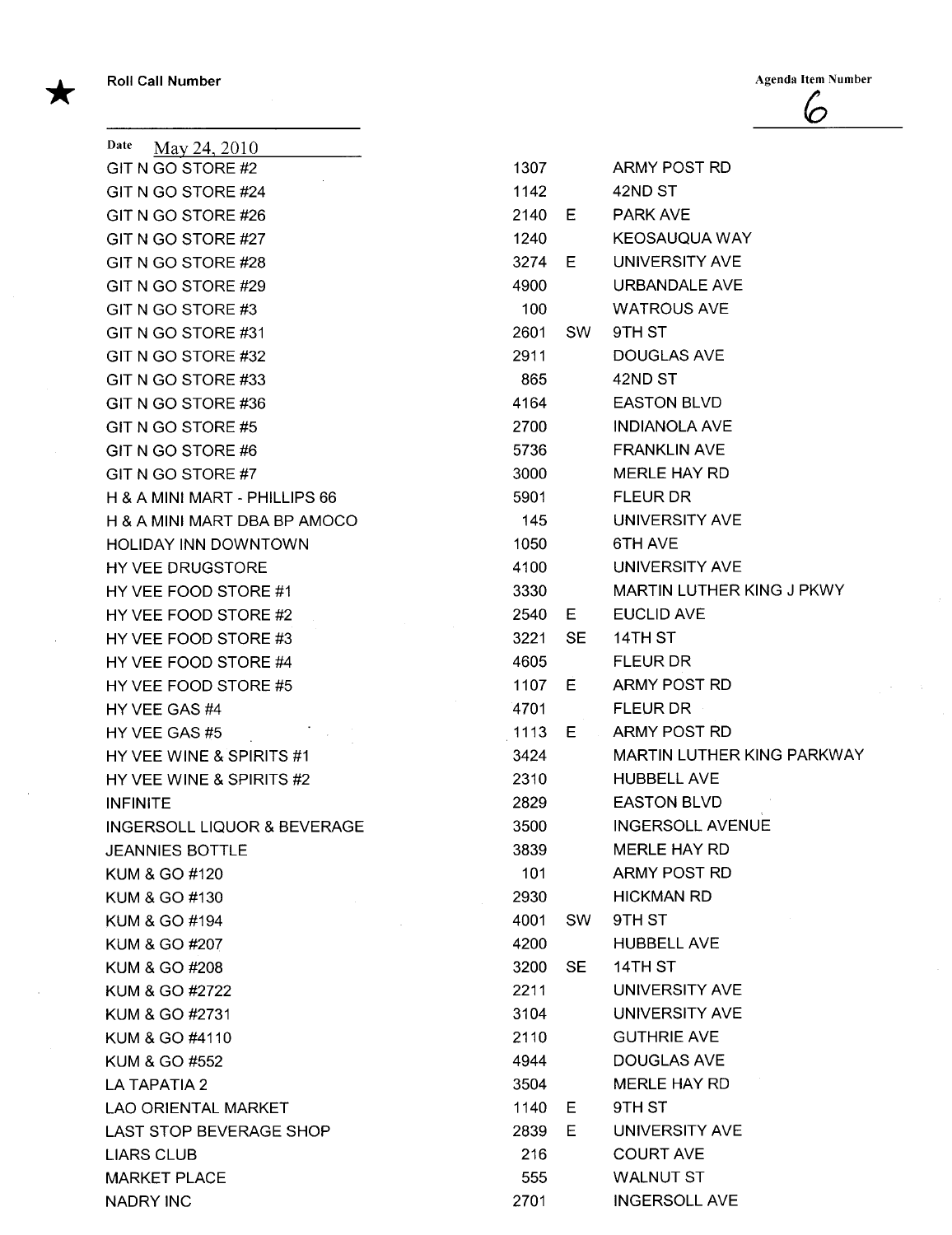**Roll Call Number** Agenda Item Number Agenda Item Number

\*

 $\overline{6}$ 

| Date<br>May 24, 2010            |      |           |                           |
|---------------------------------|------|-----------|---------------------------|
| NEW ORIENTAL FOOD STORE         | 515  | Е         | <b>GRAND AVE</b>          |
| QUIKTRIP #500                   | 3700 |           | <b>HUBBELL AVE</b>        |
| QUIKTRIP #501                   | 2221 | Е         | <b>EUCLID AVE</b>         |
| QUIKTRIP #515                   | 1421 |           | <b>INGERSOLL AVE</b>      |
| QUIKTRIP #516                   | 1000 | E.        | UNIVERSITY AVENUE         |
| QUIKTRIP #523                   | 850  |           | ARMY POST RD              |
| QUIKTRIP #527                   | 1215 |           | 6TH AVE                   |
| QUIKTRIP #530                   | 2300 | Е         | 14TH ST                   |
| QUIKTRIP #534                   | 2945 | Е         | UNIVERSITY AVENUE         |
| QUIKTRIP #535                   | 1501 | E.        | <b>GRAND AVE</b>          |
| QUIKTRIP #541                   | 2428 |           | <b>HUBBELL AVE</b>        |
| QUIKTRIP #544                   | 3941 | <b>SE</b> | 14TH ST                   |
| QUIKTRIP #554                   | 901  | <b>SW</b> | 63RD                      |
| QUIKTRIP #559                   | 4024 |           | <b>FLEUR DR</b>           |
| QUIKTRIP #560                   | 2300 |           | <b>MARTIN LUTHER KING</b> |
| ROYAL FLUSH RESTAURANT          | 4440 |           | <b>HUBBELL AVE</b>        |
| <b>ROYAL MILE</b>               | 210  |           | <b>4TH STREET</b>         |
| SHOP N SAVE #1                  | 2127 |           | M L KING JR PKWY          |
| SHOP N SAVE #2                  | 1372 | Е         | 14TH ST                   |
| SHOP N SAVE #3                  | 1829 |           | 6TH AVE                   |
| SHORTSTOP#38                    | 3501 | Е         | 14TH ST                   |
| SHORTSTOP #42                   | 3725 |           | <b>BEAVER AVE</b>         |
| <b>SUPER QUICK</b>              | 303  | <b>SE</b> | 30TH ST                   |
| <b>SUPER QUICK 2</b>            | 1824 |           | <b>HUBBELL AVE</b>        |
| <b>THAI GROCERY</b>             | 1220 |           | 2ND AVE                   |
| <b>TOBACCO OUTLET PLUS #503</b> | 400  |           | <b>EUCLID AVENUE</b>      |
| <b>TOBACCO OUTLET PLUS #510</b> | 3409 | <b>SW</b> | 9TH ST                    |
| <b>TOBACCO OUTLET PLUS #521</b> | 3301 | Е         | <b>EUCLID AVE</b>         |
| UNIVERSITY GROCERIES            | 2121 |           | UNIVERSITY AVE            |
| UNIVERSITY GROCERIES II         | 1621 |           | UNIVERSITY AVE            |
| <b>WAKONDA CLUB</b>             | 3915 |           | <b>FLEUR DR</b>           |
| WAL MART SUPERCENTER #1723      | 5101 | <b>SE</b> | 14TH ST                   |
| WALGREENS #0359                 | 2545 | Е         | <b>EUCLID AVE</b>         |
| WALGREENS #3252                 | 606  |           | <b>WALNUT ST</b>          |
| WALGREENS #4714                 | 4555 |           | <b>FLEUR DR</b>           |
| WALGREENS #5362                 | 1330 | Е         | UNIVERSITY AVE            |
| WALGREENS #5721                 | 3140 | <b>SE</b> | 14TH ST                   |
| WALGREENS #5777                 | 2930 | Е         | <b>UNIVERSITY AVE</b>     |
| WALGREENS #5852                 | 3030 |           | UNIVERSITY AVE            |
| WALGREENS #7452                 | 4415 |           | <b>DOUGLAS AVENUE</b>     |
| WALGREENS #7453                 | 104  | Е         | <b>EUCLID AVE</b>         |
| WALGREENS #7833                 | 3501 |           | <b>INGERSOLL AVE</b>      |
| WALGREENS #7968                 | 6200 | <b>SE</b> | 14TH ST                   |
| WARD EAST SIDE PHARMACY         | 2501 | E         | <b>WALNUT ST</b>          |

| 515    | ヒ         | GRAND AVE                 |
|--------|-----------|---------------------------|
| 3700   |           | HUBBELL AVE               |
| 2221 E |           | <b>EUCLID AVE</b>         |
| 1421   |           | <b>INGERSOLL AVE</b>      |
| 1000   | Е         | <b>UNIVERSITY AVENUE</b>  |
| 850    |           | <b>ARMY POST RD</b>       |
| 1215   |           | 6TH AVE                   |
| 2300   | E         | 14TH ST                   |
| 2945 E |           | <b>UNIVERSITY AVENUE</b>  |
| 1501   | E         | <b>GRAND AVE</b>          |
| 2428   |           | <b>HUBBELL AVE</b>        |
| 3941   | SE.       | 14TH ST                   |
| 901 -  | SW        | 63RD                      |
| 4024   |           | FLEUR DR                  |
| 2300   |           | <b>MARTIN LUTHER KING</b> |
| 4440   |           | <b>HUBBELL AVE</b>        |
| 210    |           | <b>4TH STREET</b>         |
| 2127   |           | M L KING JR PKWY          |
| 1372   | - E       | 14TH ST                   |
| 1829   |           | 6TH AVE                   |
| 3501   | E         | 14TH ST                   |
| 3725   |           | <b>BEAVER AVE</b>         |
| 303    | SE        | 30TH ST                   |
| 1824   |           | <b>HUBBELL AVE</b>        |
| 1220   |           | 2ND AVE                   |
| 400    |           | <b>EUCLID AVENUE</b>      |
| 3409   | <b>SW</b> | 9TH ST                    |
| 3301   | Ε         | <b>EUCLID AVE</b>         |
| 2121   |           | <b>UNIVERSITY AVE</b>     |
| 1621   |           | <b>UNIVERSITY AVE</b>     |
| 3915   |           | <b>FLEUR DR</b>           |
| 5101   | <b>SE</b> | 14TH ST                   |
| 2545   | Е         | <b>EUCLID AVE</b>         |
| 606    |           | <b>WALNUT ST</b>          |
| 4555   |           | <b>FLEUR DR</b>           |
| 1330   | Е         | UNIVERSITY AVE            |
| 3140   | <b>SE</b> | 14TH ST                   |
| 2930   | Е         | UNIVERSITY AVE            |
| 3030   |           | UNIVERSITY AVE            |
| 4415   |           | <b>DOUGLAS AVENUE</b>     |
| 104    | Е         | <b>EUCLID AVE</b>         |
| 3501   |           | <b>INGERSOLL AVE</b>      |
| 6200   | SЕ        | 14TH ST                   |
| 2501   | Е         | WALNUT ST                 |